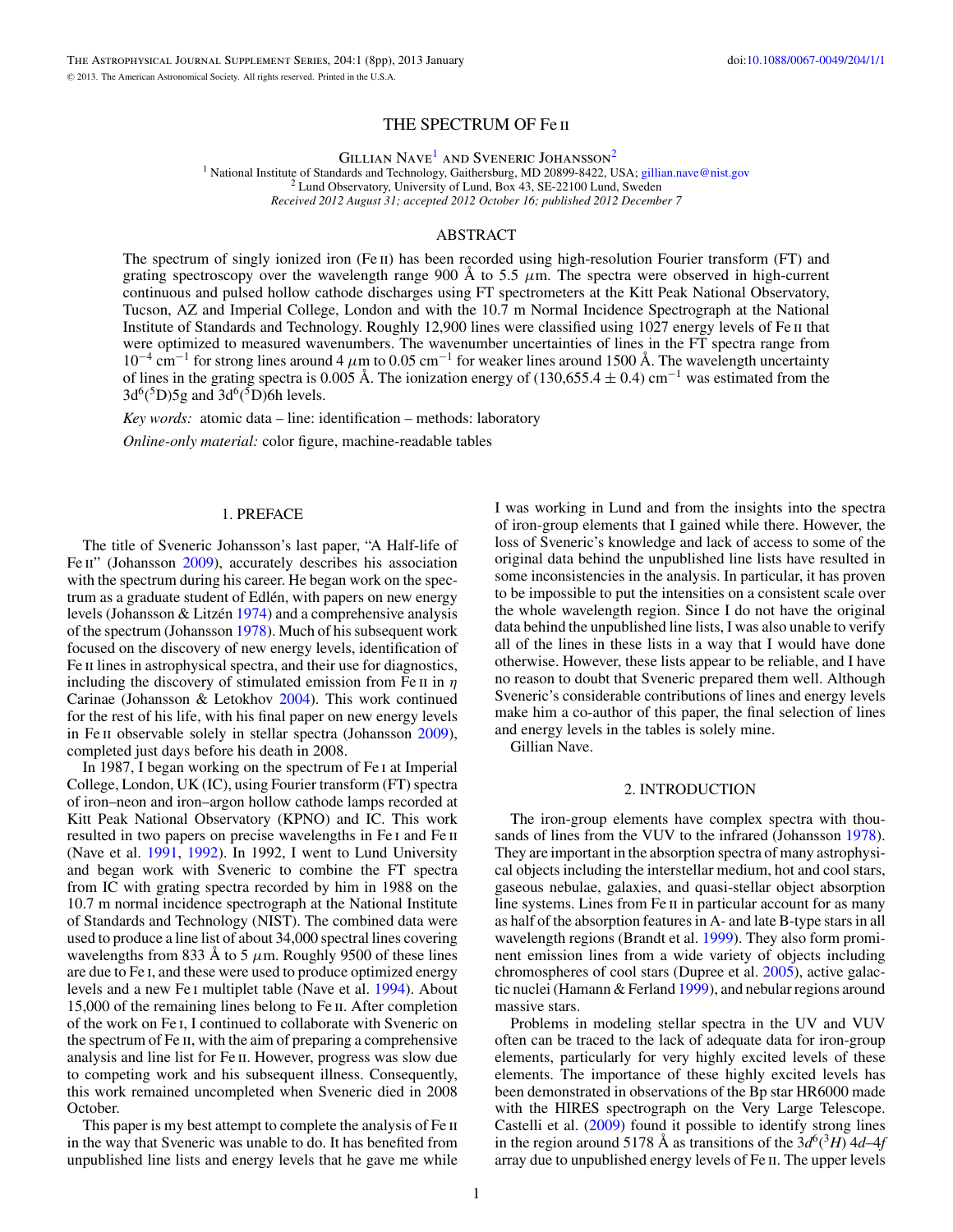<span id="page-1-0"></span>

|                            |                   | Previous Work on Fe II |                                                                                                             |
|----------------------------|-------------------|------------------------|-------------------------------------------------------------------------------------------------------------|
| Reference                  | No. Energy Levels | No. Lines              | Principal Configurations                                                                                    |
| Johansson (1978)           | 576               | 3272                   | $3d^{6}$ ns, $3d^{6}$ np, $3d^{6}$ nd, $3d^{6}$ 4f<br>$3d^5$ 4sns, $(3d^54s)np$ , $(3d^54s)4d$ , $3d^54p^2$ |
| Adam et al. (1987)         | 20                | 120                    | $3d^5$ 4s( <sup>7</sup> S)4d, $3d^5$ ( <sup>6</sup> S)4p <sup>2</sup>                                       |
| Johansson & Baschek (1988) | 73                | $\cdots$               | $3d^{6}({}^{3}L)4d$ , where $L = P$ , F, G, H                                                               |
| Nave et al. (1991)         | $\cdots$          | 221                    |                                                                                                             |
| Rosberg & Johansson (1992) | 49                | 220                    | $3d^{6}(5D)5g$                                                                                              |
| Nave et al. (1997a)        | $\cdots$          | 473                    |                                                                                                             |
| Biémont et al. (1997)      | 50                | 74                     | $3d^{6}(5D)6h$                                                                                              |
| Castelli & Kurucz (2010)   | 109 (58 used)     | 137 <sup>a</sup>       | $3d^{6}({}^{3}L)4f,3d^{6}({}^{3}L)$ nd where $L = P$ , F, G, H                                              |
| This work                  | 102               | 12 909                 |                                                                                                             |

**Table 1**

Notes.<sup>a</sup> Lines listed as laboratory measurements that are not included in Johansson [\(1978\)](#page-6-0). 51 of the energy levels in Castelli & Kurucz [\(2010\)](#page-6-0) could not be confirmed using our spectra.

of this transition array are located around  $128,000 \text{ cm}^{-1}$  (15 eV) and are the highest known levels of Fe ii.

Previous papers on Fe ii containing substantial numbers of lines or energy levels are summarized in Table 1. The last comprehensive publication on Fe ii was in 1978 (Johansson [1978\)](#page-6-0). It contained classification of 3272 lines from 576 energy levels, covering the wavelength range 900 Å to 11 200 Å. The wavelength uncertainty of the best lines was 0.02 Å. Since then, precise wavelengths of Fe ii in the UV (Nave et al. [1991;](#page-7-0) Nave & Sansonetti [2004\)](#page-7-0) and VUV (Nave et al. [1997a\)](#page-7-0) have been published. Additional Fe ii wavelengths have been reported by Adam et al. [\(1987\)](#page-6-0), Rosberg & Johansson [\(1992\)](#page-7-0), Johansson et al. [\(1995\)](#page-7-0), Biémont et al. ([1997\)](#page-6-0), Aldenius et al. [\(2006\)](#page-6-0), Aldenius [\(2009\)](#page-6-0), Castelli et al. [\(2009\)](#page-6-0), and Castelli & Kurucz [\(2010\)](#page-6-0). These publications contain approximately 500 new spectral lines. Studies by Adam et al. [\(1987\)](#page-6-0), Johansson & Baschek [\(1988\)](#page-6-0), Rosberg & Johansson [\(1992\)](#page-7-0), Biémont et al. [\(1997\)](#page-6-0), and Castelli & Kurucz  $(2010)$  account for an additional 301 new energy levels.

### 3. EXPERIMENTAL WORK

The laboratory spectra used here are the same as those in our previous studies of Fe i and Fe ii (Nave et al. [1991,](#page-7-0) [1992,](#page-7-0) [1994,](#page-7-0) [1997a\)](#page-7-0). The spectra were obtained on four different instruments: the *f/*55 IR–visible–UV Fourier transform (FT) spectrometer at the Kitt Peak National Observatory (KPNO), Tucson, AZ for the region 2000 cm−<sup>1</sup> to 35 000 cm−<sup>1</sup> (5 *μ*m to 2900 Å); the *f/*25 vacuum UV FT spectrometer at Imperial College, London (IC) for the region 33,000 cm<sup>-1</sup> to 67,000 cm<sup>-1</sup> (3000 Å to 1500 Å); the *f/*25 UV FT spectrometer at Lund University, Sweden for the region 31,900 cm<sup>-1</sup> to 55,000 cm<sup>-1</sup> (3135 Å to 1820 Å); and the 10.7 m Normal Incidence Grating Spectrograph at NIST for high-dispersion grating spectra above 30 770 cm−<sup>1</sup> (*<*3250 Å).

#### *3.1. Fourier Transform Spectra*

The light source used for the FT investigations was a hollow cathode lamp, run in either neon or argon. This source emits lines of Fe I, Fe II, the neutral and singly ionized spectra of the carrier gas used, and a small number of impurities. The cathode was a 35 mm long cylinder of pure iron with an 8 mm bore. A water cooled cathode was used for some of the spectrograms. The metal case of the lamp formed the anode. The gas pressures were about 500 Pa of Ne or 400 Pa of Ar for the visible and IR observations made at KPNO, and 300 Pa to 800 Pa of Ne for the UV observations made at IC. The currents ranged from

320 mA to 1.1 A. Argon–iron spectra were recorded in the region  $17,500 \text{ cm}^{-1}$  to 35,000 cm<sup>-1</sup> to provide an absolute wavelength calibration based on Ar<sub>II</sub> lines. One infrared spectrum was recorded with a water-cooled cathode as source and a higher current of 1.4 A. The spectra are summarized in Table [2.](#page-2-0)

The wavenumber, integrated intensity, and width of all lines in the FT spectra were obtained using the Decomp program of Brault & Abrams  $(1989)$  and its modification XGREMLIN (Nave et al. [1997b\)](#page-7-0), which fit Voigt profiles to the spectral lines. Each line was measured in up to nine different spectra. The FWHM of the lines varied from about 0.024 cm<sup>-1</sup> at 5000 cm<sup>-1</sup> (0.1 Å at 2  $\mu$ m) to about 0.24 cm<sup>-1</sup> at 50,000 cm<sup>-1</sup> (10 mÅ at 2000 Å).

The spectra were calibrated with lines of Ar<sub>II</sub> between 19,429 cm−<sup>1</sup> and 22,826 cm−<sup>1</sup> taken from Whaling et al. [\(1995\)](#page-7-0). The calibration was carried into the UV and infra-red using wide-range spectra (Nave et al. [1991,](#page-7-0) [1992\)](#page-7-0). Details of the calibration of the visible and UV spectra are given in Nave & Sansonetti [\(2011\)](#page-7-0), and of the IR spectra in Nave et al. [\(1992\)](#page-7-0). The calibration of the UV spectra based on Ar ii agrees to better than  $1:10^8$  with a calibration based on Mg I and Mg II lines measured with a frequency comb (Salumbides et al. [2006;](#page-7-0) Hannemann et al. [2006;](#page-6-0) Batteiger et al. [2009\)](#page-6-0).

The uncertainty of the wavenumber of a line measured in a single spectrum is a sum in quadrature of the statistical uncertainty in the measurement of its position and of the calibration uncertainty for the whole spectrum. The statistical uncertainty was estimated from the FWHM of the line divided by twice the signal-to-noise ratio (S*/*N). This was derived from Equation (9.3) of Davis et al. [\(2001\)](#page-6-0), assuming four statistically independent points in a line width. The S*/*N was estimated using a global noise level for each spectrum, but was limited to 100 for strong lines for the purposes of calculating the uncertainty. This accounts for an increased noise level around the strongest lines in the KPNO spectra due to low frequency ghosts and also ensures that strong lines measured in more than one spectrum receive similar weighting in the calculation of uncertainty of the weighted mean wavenumber. The statistical uncertainty of strong lines (S/N > 100) varies from 0.0001 cm<sup>-1</sup> (0.8 mÅ at 2  $\mu$ m) in the infrared to 0.001 cm<sup>-1</sup> (0.01 mÅ at 3000 Å) in the ultraviolet. The weakest lines in the spectra have an S*/*N of about 3, and their uncertainty varies from about  $0.005$  cm<sup>-1</sup> (0.02 Å at 2  $\mu$ m) in the infrared to 0.05 cm<sup>-1</sup> (5 mÅ at 3000 Å) in the ultraviolet. For lines measured in several spectra, a weighted average wavenumber and uncertainty were calculated using the squared reciprocal of the statistical uncertainty as a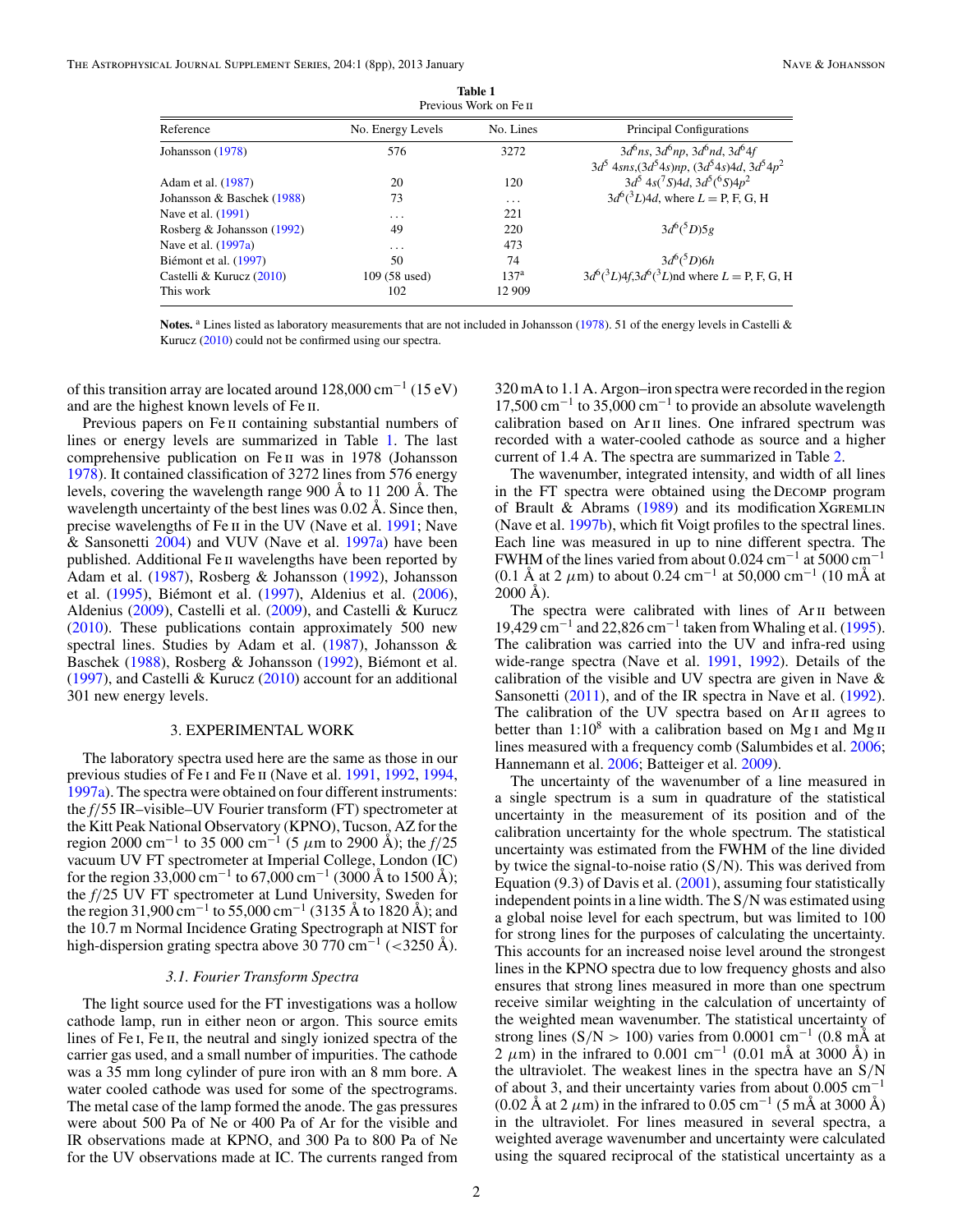<span id="page-2-0"></span>

| Nameb               | Lower<br>Wavenumber | Upper<br>Wavenumber | Resolution      | Gas                  | Pressure                                           | Current                                               | <b>Notes</b>                                                  |
|---------------------|---------------------|---------------------|-----------------|----------------------|----------------------------------------------------|-------------------------------------------------------|---------------------------------------------------------------|
|                     | $(cm^{-1})$         | $(cm^{-1})$         | $\rm (cm^{-1})$ |                      | Pa (Torr)                                          | А                                                     |                                                               |
|                     |                     |                     |                 |                      | KPNO FT Spectrometer CaF <sub>2</sub> beamsplitter |                                                       |                                                               |
| 820216R0.001        | 2006                | 8996                | 0.012           | Ne                   | 373(2.8)                                           | 1.4                                                   | Water cooled cathode;<br>N6 in Nave et al. (1992)             |
| 801211R0.002        | 5007                | 5544                | 0.0095          | Ne                   | 533 $(4.0)$                                        | 0.85                                                  | N1 in Nave et al. (1992)                                      |
|                     |                     |                     |                 |                      | KPNO FT spectrometer. Visible–UV beamsplitter      |                                                       |                                                               |
| 800321R0.001        | 5000                | 9436                | 0.012           | Ne                   | 533 (4.0)                                          | 0.86                                                  | N <sub>2</sub> in Nave et al. (1992)                          |
| 810731R0.007        | 5007                | 11743               | 0.015           | Ne                   | 546(4.1)                                           | 1.04                                                  |                                                               |
| 810731R0.009        | 10 343              | 13 350              | 0.020           | Ne                   | 560 (4.2)                                          | 1.05                                                  | N3 in Nave et al. (1992)                                      |
| 810731R0.005        | 10 505              | 13 8 20             | 0.018           | Ne                   | 546(4.1)                                           | 1.04                                                  |                                                               |
| 810622R0.021        | 18 024              | 35 984              | 0.043           | Ne                   | 533 (4.0)                                          | 0.75                                                  | k11 in Nave et al. (1991);<br>N2 in Learner & Thorne $(1988)$ |
| 810622R0.009        | 17 198              | 34 040              | 0.043           | Ar                   | 400(3.0)                                           | 0.4                                                   | k19 in Nave et al. (1991);<br>A1 in Learner & Thorne $(1988)$ |
| 810724R0.003        | 16 013              | 17950               | 0.025           | Ar                   | 413(3.1)                                           | 1.0                                                   |                                                               |
| 810724R0.002        | 20 801              | 26 000              | 0.036           | Ar                   | 400(3.0)                                           | 1.0                                                   |                                                               |
| 800325R0.007        | 14 2 20             | 17 060              | 0.025           | Ar                   | 400(3.0)                                           | 0.81                                                  |                                                               |
| 810622R0.012        | 17 006              | 25 000              | 0.033           | Ne                   | 533 (4.0)                                          | 0.75                                                  | N1 in Learner & Thorne $(1988)$                               |
|                     |                     |                     |                 | IC FT spectrometer   |                                                    |                                                       |                                                               |
| fe <sub>6</sub>     | 33 000              | 44 500              | 0.07            | Ne                   | 533 (4.0)                                          | 0.75                                                  |                                                               |
| i74                 | 35 000              | 46 000              | 0.105           | Ne                   | 400(3.0)                                           | 0.35                                                  |                                                               |
| i20                 | 41 500              | 48 000              | 0.17            | Ne                   | 333(2.5)                                           | 0.95                                                  |                                                               |
| i22                 | 41 500              | 48 000              | 0.17            | Ne                   | 333(2.5)                                           | 0.95                                                  |                                                               |
| i24                 | 38 000              | 44 000              | 0.17            | Ne                   | 333(2.5)                                           | 0.95                                                  |                                                               |
| fen180              | 44 000              | 59 000              | 0.08            | Ne                   | 800(6.0)                                           | 0.5                                                   |                                                               |
| fen200              | 44 000              | 59 000              | 0.08            | Ne                   | 800(6.0)                                           | 0.5                                                   |                                                               |
| fe7                 | 56 000              | 75 000              | 0.07            | Ne                   | $\rm c$                                            | 0.5                                                   |                                                               |
| fe8                 | 50 300              | 67 000              | 0.08            | Ne                   | $\ddot{c}$                                         | 0.5                                                   |                                                               |
|                     |                     |                     |                 | Lund FT spectrometer |                                                    |                                                       |                                                               |
| fe04193             | 31 600              | 47 000              | 0.07            | Ar/Ne                | $\mathbf c$                                        | 1.0                                                   |                                                               |
| fe04201             | 31 600              | 47 000              | 0.07            | Ne.                  | 67(0.5)                                            | 1.0                                                   |                                                               |
|                     |                     |                     |                 |                      | NIST Normal Incidence Grating Spectrograph         |                                                       |                                                               |
|                     | Lower               | Upper               | Gas             | Pressure             | Current                                            | <b>Notes</b>                                          |                                                               |
|                     | Wavelength<br>(A)   | Wavelength<br>(A)   |                 | Pa (Torr)            | A                                                  |                                                       |                                                               |
| plate $8,6^{\circ}$ | 836                 | 1523                | Ne              | 130(1.0)             | 0.66                                               | Pulsed, 100 A peak,<br>pulse width 70 $\mu$ s, 100 Hz |                                                               |
| plate $8,6^{\circ}$ | 836                 | 1523                | Ar              | 40(0.3)              | 0.61                                               | Pulsed, 100 A peak,<br>pulse width 70 $\mu$ s, 100 Hz |                                                               |
| plate $4.8^\circ$   | 1400                | 2107                | Ne              | 130(1.0)             | 0.64                                               | Pulsed, 100 A peak,<br>pulse width 60 $\mu$ s, 100 Hz |                                                               |
| plate $4.8^\circ$   | 1400                | 2107                | Ar              | 40(0.3)              | 0.64                                               | Pulsed, 100 A peak,<br>pulse width 60 $\mu$ s, 100 Hz |                                                               |

| Table 2 |  |  |  |                                            |  |  |  |  |  |
|---------|--|--|--|--------------------------------------------|--|--|--|--|--|
|         |  |  |  | Spectra Used in this Analysis <sup>a</sup> |  |  |  |  |  |

**Notes.**

 $^{\text{a}}$  Additional grating spectra were taken between 2107 Å and 3249 Å under conditions similar to the above spectra. Line lists for these spectra were given to G. Nave by S. Johansson in the early 1990s but full details are not known. Roughly 2000 Fe II lines have been taken from these spectra and are included in Table [4.](#page-5-0) <sup>b</sup> Name of spectrum in the National Solar Observatory digital Library (Hill & Suarez [2012\)](#page-6-0).

<sup>c</sup> The pressure was not recorded for these archival spectra.

weight. Since the statistical uncertainties of the individual lines are uncorrelated, their squared reciprocal was also used as a weighting factor in the optimization of the energy levels.

The calibration uncertainty of a spectrum consists of two parts: the uncertainty of the original standards and the uncertainty of the calibration constant derived from those standards. The uncertainty of the original Ar II standards is  $2 \times 10^{-4}$  cm<sup>-1</sup>. These Ar II standards are used to calibrate a "master spectrum," covering the wavenumber region 17,200 cm<sup>-1</sup> to 34,040 cm<sup>-1</sup> (810622R0.009 in Table 2), with a one standard uncertainty of

1.8 parts in  $10<sup>8</sup>$ . This calibration is propagated to the UV and IR regions using overlapping spectra, each of which increases the calibration uncertainty. The shortest UV spectrum (fe7 in Table 2) thus has the largest calibration uncertainty of 4 parts in  $10<sup>8</sup>$ . The calibration uncertainty for a particular line can thus vary, depending on how the spectra in which it was measured were calibrated. For simplicity, we adopted a global calibration uncertainty of four parts in  $10<sup>8</sup>$  for all spectral lines. Since this calibration uncertainty is common to all lines, it is not included in the optimization of the energy levels, but is added in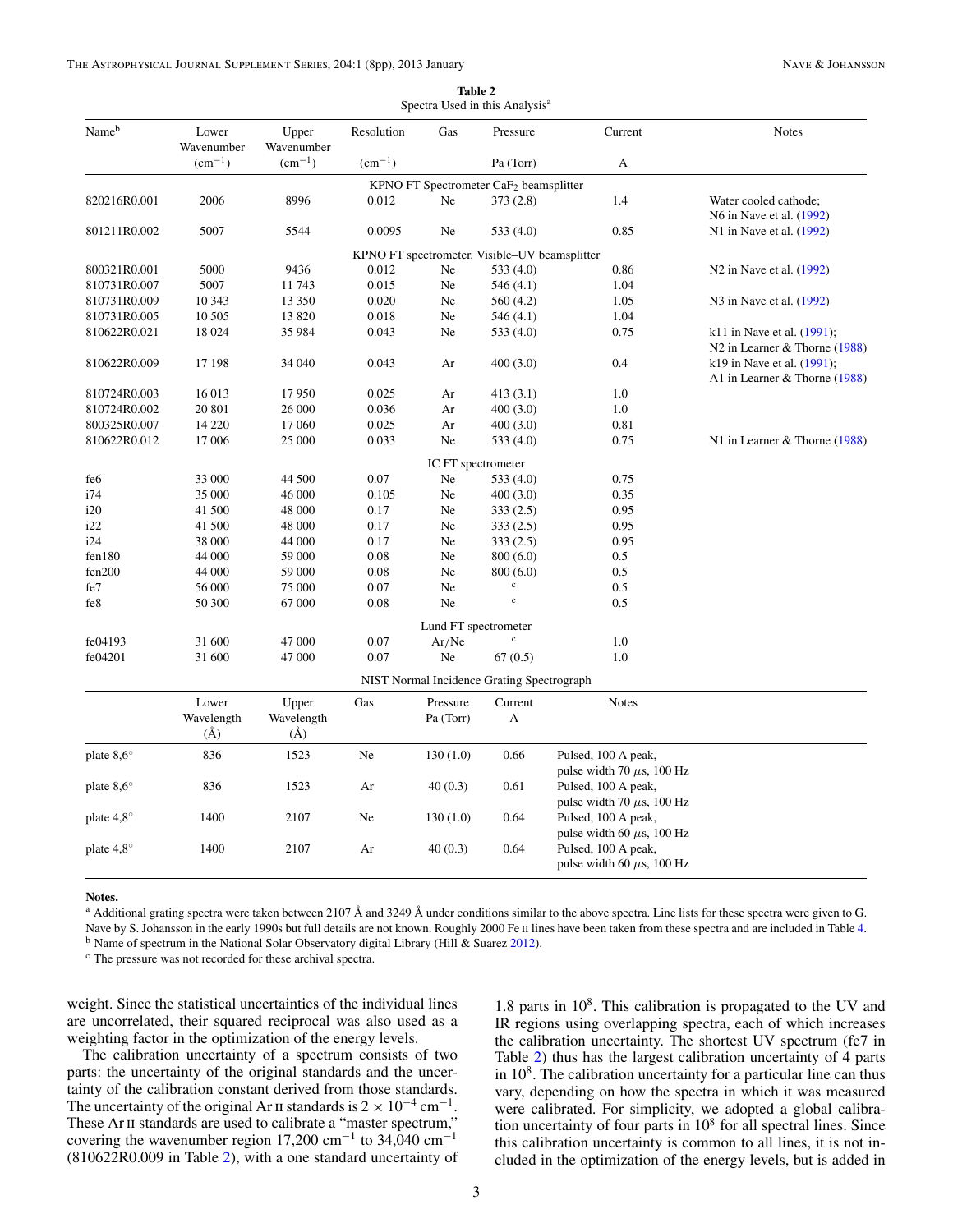<span id="page-3-0"></span>quadrature to the uncertainties of the optimized energy level values after the optimization.

## *3.2. Grating Spectra*

Grating spectra were recorded in the region  $30,770$  cm<sup>-1</sup> to 119,617 cm<sup>-1</sup> (3250 Å to 836 Å) using iron–neon and iron–argon hollow cathode lamps. The iron–neon hollow cathode lamp was run in pulsed mode with a peak current of 100 A, pulse width of 70  $\mu$ s, pulse frequency of 100 Hz, and a gas pressure of 130 Pa. The iron–argon hollow cathode lamp was run in pulsed mode under similar conditions with a gas pressure of about 40 Pa. Similar spectra were recorded with a continuous hollow cathode lamp for comparison, but the results are not presented here. Details of the grating spectra are given in Table [2.](#page-2-0)

Spectra of the pulsed iron–neon hollow cathode between 850 Å and 2107 Å were read from the photographic plates using an automatic comparator at Lund University that produced a signal proportional to the optical density of the plate integrated over the full height of the slit image. This produced a file of optical density of the recorded spectrum as a function of position along the direction of dispersion. This file was read in to Xgremlin and Gaussian profiles were fitted to the spectral lines to obtain the wavelength and peak intensity. Strong spectral lines saturate the image on the photographic plates and give profiles with a flat top that cannot be fitted with a Gaussian profile. The centroid of these lines was estimated by integrating the profile between two points taken on either side of the line profile. These wavelengths are, however, less reliable than those obtained by fitting the line profile with a Gaussian.

Additional lines in the spectra listed in Table [2](#page-2-0) are present in line lists given to G. Nave by S. Johansson in 1992. These are all either weak lines that are visible on the photographic plates but not easily fit by the Xgremlin software or lines blended with much stronger lines. Roughly 360 lines of this type between 850 Å and 1600 Å have been included in Table [4.](#page-5-0) Line lists for additional spectra between 1600 Å and 3250 Å were given to G. Nave by S. Johansson in the mid-1990s. These were obtained from spectra recorded under similar conditions to the spectra in Table [2,](#page-2-0) but full details of those spectra are not known. Roughly 2200 lines from these spectra are included in Table [4.](#page-5-0)

All grating spectra were calibrated from Ritz wavelengths of Fe ii lines derived from energy levels determined from the FT spectra, with particular care being taken to avoid lines that were weak, were saturated on the photographic plate, or were significantly asymmetric. The wavelength uncertainty of these calibration lines is approximately 2 mÅ. Details of the calibration procedure are given in Nave et al. [\(1997a\)](#page-7-0).

# 4. LINE IDENTIFICATIONS

The initial identification of the lines was performed solely in the FT spectra. These line identifications were carefully examined to eliminate spurious coincidences of lines and energy level differences and were then used to obtain optimized values for many of the energy levels. The remaining levels were found using unidentified lines in the FT and grating spectra and the identifications were again examined to eliminate spurious coincidences. Finally, both the FT and grating spectra were used to obtain optimized energy level values and Ritz wavelengths and wavenumbers. The full procedure is as follows.

About 28,000 lines were measured in the FT spectra. Known lines that belong to species other than Fe II were identified by comparison to previously published wavelengths in Fe i (Nave et al. [1994\)](#page-7-0), Ar I-II (Whaling et al. [1995,](#page-7-0) [2002\)](#page-7-0), Ne I-III (Sansonetti et al. [2004;](#page-7-0) Saloman & Sansonetti [2004;](#page-7-0) Kramida & Nave [2006\)](#page-7-0), and various impurities present in the spectra (Ralchenko et al. [2012\)](#page-7-0). An initial identification of Fe ii lines was made by comparison with Ritz wavelengths calculated from Fe II energy levels taken from the references in Table [1.](#page-1-0) Many of these levels had large uncertainties as they were obtained from grating spectra of lower resolution and accuracy than our FT spectra. Setting a large tolerance window for the agreement between the Ritz and experimental wavelengths leads to many spurious identifications of lines from these levels. A better approach is to use a few lines known to combine with these levels to obtain a better value for the energy level. The energy levels then have low uncertainties and the tolerance window can be set lower, leading to fewer spurious identifications.

Roughly 10,000 lines in the FT spectra matched energy level differences in Fe II. About  $1/3$  of these lines had more than one possible identification. The identifications of all lines were checked to ensure that very few spurious identifications contributed to the energy level optimization, as even a small number of misidentified lines can have a significant effect on the optimized energy levels. This task was aided by the small uncertainty of the wavenumbers obtained from an FT spectrometer, and by predicted intensities from the atomic structure calculations of Kurucz [\(2010\)](#page-7-0). Although the accuracy of these calculations is limited by strong configuration interaction in Fe ii, they were useful for locating lines in FT spectra from levels that had been found using less accurate data from grating spectrographs. After eliminating spurious identifications, the total number of Fe II lines in the FT spectra was 8930, of which 798 had more than one plausible identification.

The lines measured in FT spectra were used to derive optimized energy levels and Ritz wavenumbers using the computer program LOPT (Kramida [2011\)](#page-7-0). Values for 942 energy levels of Fe II were derived from 8930 lines covering wavenumbers from  $2008 \text{ cm}^{-1}$  to 67,851 cm<sup>-1</sup>. The line uncertainties assigned for use in the level optimization omit the calibration uncertainty (see Section [3.1\)](#page-1-0). The statistical uncertainty, estimated as described in Section [3.1,](#page-1-0) was added in quadrature to a minimum estimated uncertainty of  $0.001 \text{ cm}^{-1}$ . This value was chosen to ensure that the level optimization was not dominated by the infrared region, where narrow linewidths give very precise wavenumbers, but the calibration uncertainty of the spectra is higher as many overlapping spectra are required to reach the Arii standards. Weights were then assigned proportional to the squared reciprocal of the estimated uncertainty of the wavenumber of the line. Lines with more than one possible classification, lines that were blended, and lines with a large difference between the observed and Ritz wavenumber were assigned a low weight so that they did not significantly affect the values of the optimized energy levels.

The optimization was performed in three different steps. The first step was designed to obtain accurate values and uncertainties for the ground term,  $a^6D$ . The values for the  $a^6D$ intervals can be determined from differences between lines close to one another in the same spectrum sharing the same calibration, hence the calibration uncertainty does not contribute to the uncertainty in the relative values of these energy levels. An optimization was thus performed with a set of lines connecting the lowest  $a^6D$  term to higher  $3d^6(^5D)4p$  levels. These lines were assigned a weight proportional to the squared reciprocal of the statistical uncertainty of the wavenumber. The minimum estimated uncertainty of  $0.001 \text{ cm}^{-1}$  was omitted as all the lines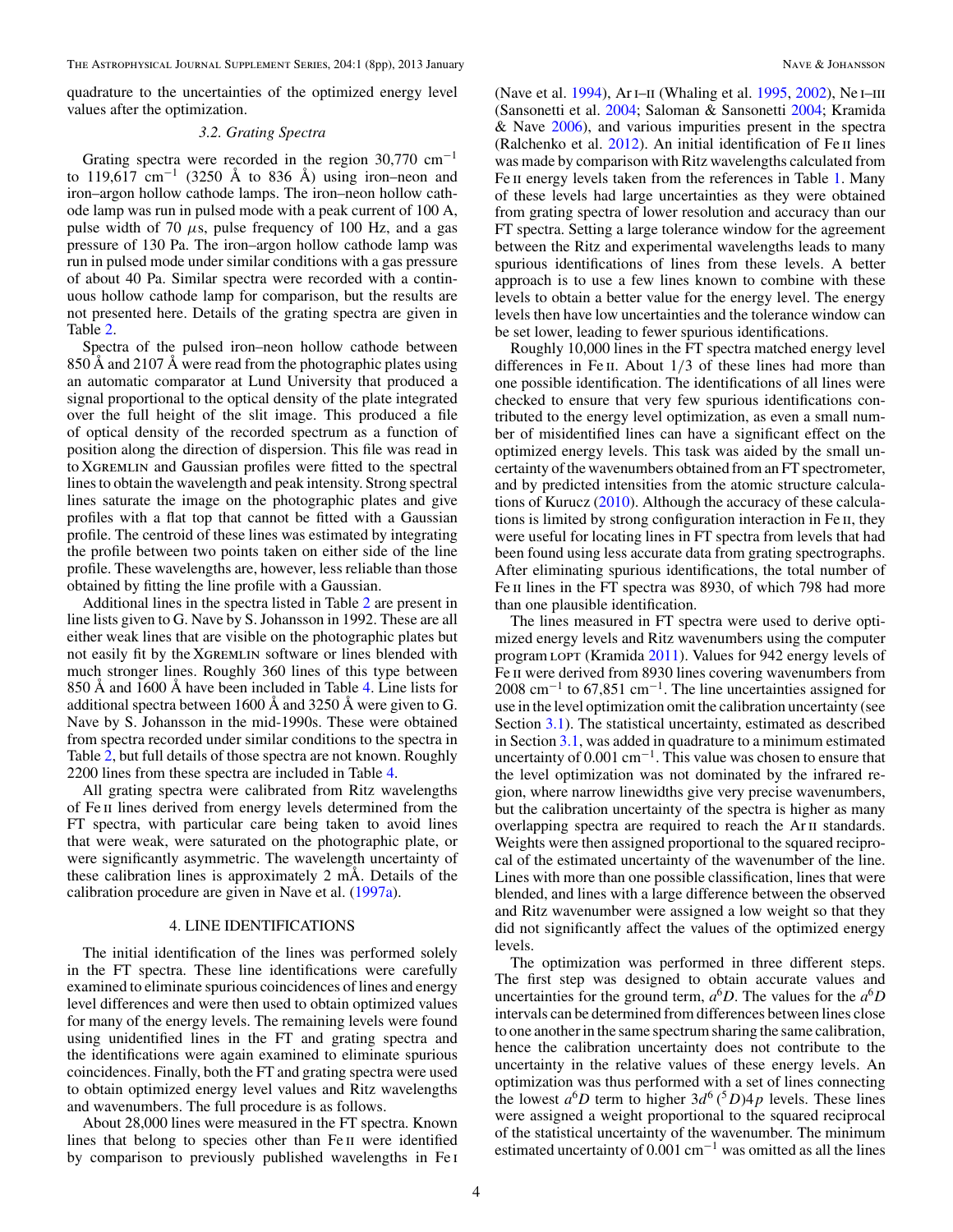The Astrophysical Journal Supplement Series, 204:1 (8pp), 2013 January Nave & Johansson Nave & Johansson

| Assigned       | Term    | $\overline{J}$ | Level       | Uncertainty <sup>a</sup> | No.      |
|----------------|---------|----------------|-------------|--------------------------|----------|
| Configuration  |         |                | $(cm^{-1})$ | $(cm^{-1})$              | of Lines |
| $3d^{6}(5D)4s$ | $a^6D$  | 9/2            | 0.0000      | 0.0000                   | 42       |
|                |         | 7/2            | 384.7872    | 0.0003                   | 60       |
|                |         | 5/2            | 667.6829    | 0.0003                   | 64       |
|                |         | 3/2            | 862.6118    | 0.0004                   | 52       |
|                |         | 1/2            | 977.0498    | 0.0004                   | 30       |
| $3d^7$         | $a^4F$  | 9/2            | 1872.5998   | 0.0006                   | 63       |
|                |         | 7/2            | 2430.1369   | 0.0006                   | 77       |
|                |         | 5/2            | 2837.9807   | 0.0007                   | 76       |
|                |         | 3/2            | 3117.4877   | 0.0008                   | 54       |
| $3d^6(^5D)4s$  | $a^4D$  | 7/2            | 7955.3186   | 0.0007                   | 65       |
|                |         | 5/2            | 8391.9554   | 0.0007                   | 72       |
|                |         | 3/2            | 8680.4706   | 0.0007                   | 58       |
|                |         | 1/2            | 8846.7837   | 0.0008                   | 32       |
| $3d^7$         | $a^4P$  | 5/2            | 13474.4474  | 0.0009                   | 67       |
|                |         | 3/2            | 13673.2045  | 0.0010                   | 63       |
|                |         | 1/2            | 13904.8604  | 0.0012                   | 38       |
|                | $a^2G$  | 9/2            | 15844.6485  | 0.0012                   | 55       |
|                |         | 7/2            | 16369.4098  | 0.0013                   | 59       |
|                | $a^2 P$ | 3/2            | 18360.6399  | 0.0016                   | 42       |
|                |         | 1/2            | 18886.773   | 0.002                    | 29       |
|                | $a^2H$  | 11/2           | 20340.2461  | 0.0013                   | 43       |
|                |         | 9/2            | 20805.7632  | 0.0014                   | 57       |
|                | $a^2D2$ | 5/2            | 20516.9534  | 0.0016                   | 62       |
|                |         | 3/2            | 21307.999   | 0.002                    | 47       |
| $3d^6(^3P2)4s$ | $h^4 P$ | 5/2            | 20830.5534  | 0.0011                   | 75       |
|                |         | 3/2            | 21812.0454  | 0.0012                   | 61       |
|                |         | 1/2            | 22409.8178  | 0.0013                   | 47       |
|                |         |                |             |                          |          |

**Table 3** Energy Levels of Fe II

Note.<sup>a</sup> One standard uncertainty.

(This table is available in its entirety in a machine-readable form in the online journal. A portion is shown here for guidance regarding its form and content.)

are in the same spectral region. In the second step, the  $a<sup>6</sup>D$  levels were fixed to the values and uncertainties determined from the first step. The weights of all the lines in the FT spectra were assigned by combining in quadrature the statistical uncertainty and the minimum estimated uncertainty of  $0.001 \text{ cm}^{-1}$  in order to obtain accurate uncertainties for the  $3d^6(^5D)4p$  and higher levels.

After the second step of the level optimization, a further 86 energy levels that had not been optimized with the FT spectra were added. Most of these were from Biémont et al. ([1997\)](#page-6-0) and Castelli & Kurucz [\(2010\)](#page-6-0). Roughly half of the levels in Castelli & Kurucz  $(2010)$  could not be matched definitively to lines in the FT spectra. Levels were adopted from Castelli & Kurucz [\(2010\)](#page-6-0) if they had strong transitions that matched at least two lines in the FT spectra. All the energy levels were then used to identify additional lines in both the FT and grating spectra. The final optimization step derived values for 1027 energy levels from 13,653 transitions in both FT and grating spectra, again fixing the values of the  $a^6D$  levels to the values obtained in the first step. An uncertainty of 0.005 Å was assigned to all grating lines. The energy level uncertainties from this iteration were added in quadrature to a global calibration uncertainty of  $4 \times$ 10−<sup>8</sup> times the value of the energy level.

# 5. ENERGY LEVELS AND LINES

The 1027 energy levels is given in Table 3. The configurations and terms in Columns 1 and 2 are taken from the NIST

Atomic Spectra Database (Ralchenko et al. [2012\)](#page-7-0), the papers in Table [1,](#page-1-0) or the calculations of Kurucz [\(2010\)](#page-7-0). Many of the levels between  $114,212$  cm<sup>-1</sup> and  $114,673$  cm<sup>-1</sup> have not been assigned to configurations. The levels in this region are from the two overlapping configurations  $3d^6(^5D)6d$  and  $3d^6(^3D)4d$ . The energy level values are given in Column 4. The uncertainties with respect to the ground term are given in Column 5 and represent one standard uncertainty. They were obtained from the lopt program by combining the uncertainties derived from the level optimization in quadrature with a global calibration uncertainty of  $4 \times 10^{-8}$  times the level value. The last column lists the number of observed lines that combine with the level.

The table of observed Fe II lines (13,653 transitions) is given in Table [4.](#page-5-0) The intensities in Column 1 depend on the source conditions and method of measurement. The wavenumbers and intensities of all of the lines above 3250 Å were taken from a weighted average of up to nine individual measurements in the FT spectra. Since these intensities were measured using several different source conditions, they are useful only as a guide to the approximate strength of the line and should not be relied upon for accurate intensity measurements. Wavenumbers and intensities of lines below 3250 Å that are marked with an "F" in Column 11 were also taken from FT spectra. The wavelengths and intensities of lines marked "G" in Column 11 are from the grating spectra of the pulsed iron–neon hollow cathode lamp listed in Table [2.](#page-2-0) The intensity scale of the grating lines is different from the intensity scale of the FT spectra and is given as decimal numbers in Table [4.](#page-5-0) Strong lines that saturate the photographic plate are indicated with an "S" in Column 11. Wavelengths and intensities of lines taken from the additional line lists are indicated with "N" in Column 11 if taken from the pulsed iron–neon hollow cathode, "A" if taken from the pulsed iron–argon hollow cathode lamp. The intensities are visual estimates of the photographic density and are also given as decimal numbers, ranging from 0 to 5 for most lines. The intensity scale is different from both the lines in the FT spectra and the grating spectra lines marked with a "G." Lines marked "b" are broad, those marked "0d" are faint and diffuse and those marked "0d?" are hardly detectable from the background. Lines below 1600 Å taken from the line lists given to G. Nave by S. Johansson have uncertain intensities as they are all weak or blended. They have been assigned an intensity of "00" and indicated with "L" in Column 11.

The wavelength in Column 2 was derived from the wavenumber in Column 4 for lines taken from the FT spectra. Air wavelengths, given for lines between 2000 Å and 2 *μ*m, were derived from the five parameter formulae in Equation (3) of Peck & Reeder  $(1972)$ . The wavelengths were measured directly in the grating spectra and the wavenumbers derived from them. The corresponding one standard uncertainties in Columns 3 and 5 include contributions from the statistical uncertainty in the measurement of the position of the line and the calibration uncertainty for the spectrum. The one standard uncertainty of lines taken from grating spectra has been estimated at 0.005 Å. Ritz wavelengths and their statistical uncertainties were obtained from LOPT and are given in Columns 6 and 7, respectively. The uncertainties were derived by adding the uncertainties from LOPT to a global calibration uncertainty of  $4 \times 10^{-8}$ . The classification of the line is given in Column 10, with the values of the lower and upper energy levels in Columns 8 and 9, respectively. In addition to the codes indicating the source of the data, Column 11 also indicates if there are any other identifications for the line.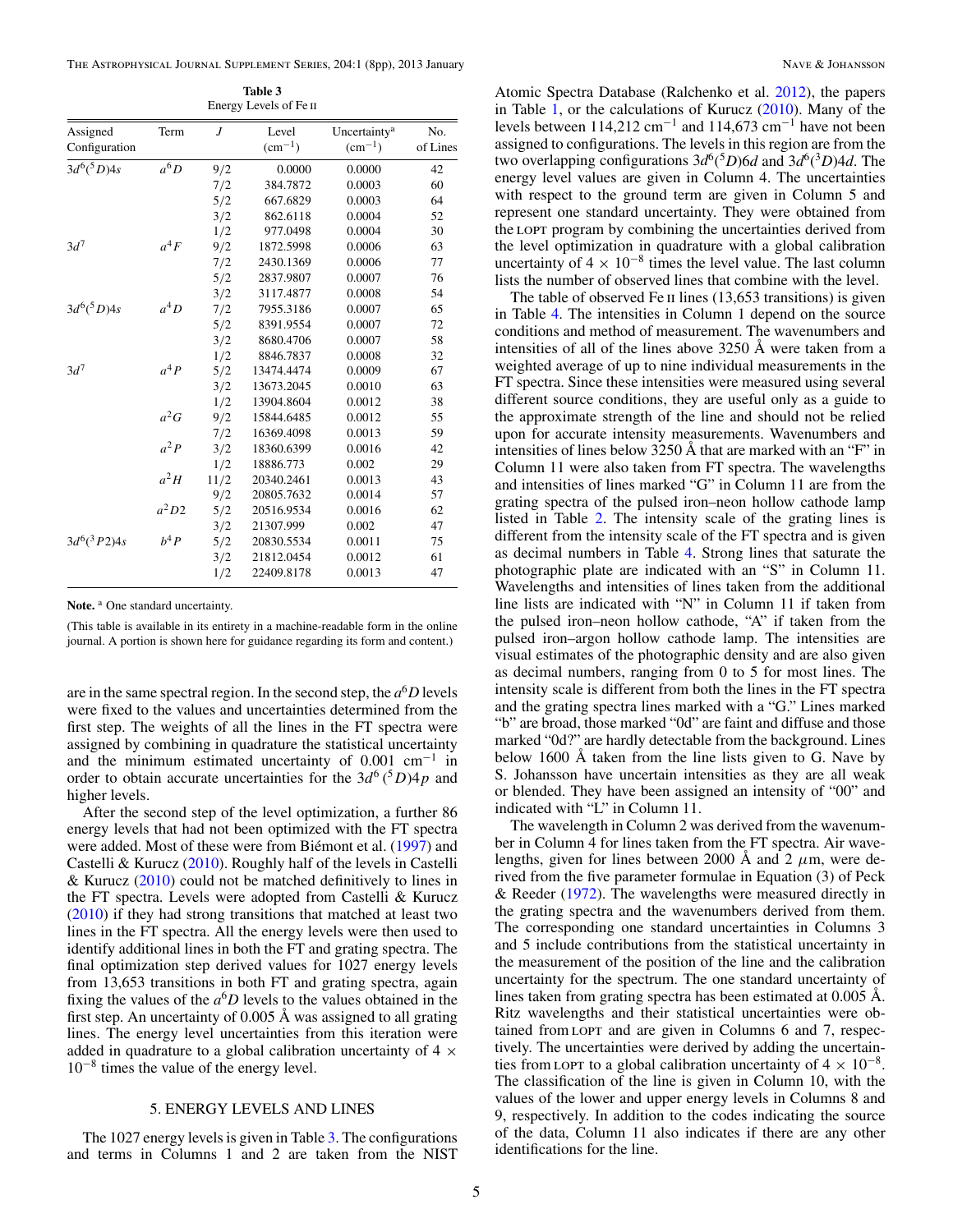<span id="page-5-0"></span>

| Wavelength<br>$(\AA)$<br>1824.980<br>1824.860<br>1823.929<br>1823.8711<br>1822.196<br>1822.196 | $(\AA)$<br>0.005<br>0.005<br>0.005<br>0.0008                                                     | $(cm^{-1})$<br>54 795.13<br>54 798.73<br>54 826.70                                                                                        | $(cm^{-1})$<br>0.06<br>0.15                                                                                                                             | Wavelength<br>$(\AA)$<br>1824.979 49<br>1824.860 52                                                                                                                              | $(\AA)$<br>0.000 11                                                                                                        | $(cm^{-1})$<br>20 805.7632 | $(cm^{-1})$              |                                                                      |                                                                                                                                                            |                                                                                                                                                                                                                    |                                                                                                                                                                                                 |                                                                                                                                                                                                                                                                                                                                                                                                                                                                                                                                                                                                                                                     |
|------------------------------------------------------------------------------------------------|--------------------------------------------------------------------------------------------------|-------------------------------------------------------------------------------------------------------------------------------------------|---------------------------------------------------------------------------------------------------------------------------------------------------------|----------------------------------------------------------------------------------------------------------------------------------------------------------------------------------|----------------------------------------------------------------------------------------------------------------------------|----------------------------|--------------------------|----------------------------------------------------------------------|------------------------------------------------------------------------------------------------------------------------------------------------------------|--------------------------------------------------------------------------------------------------------------------------------------------------------------------------------------------------------------------|-------------------------------------------------------------------------------------------------------------------------------------------------------------------------------------------------|-----------------------------------------------------------------------------------------------------------------------------------------------------------------------------------------------------------------------------------------------------------------------------------------------------------------------------------------------------------------------------------------------------------------------------------------------------------------------------------------------------------------------------------------------------------------------------------------------------------------------------------------------------|
|                                                                                                |                                                                                                  |                                                                                                                                           |                                                                                                                                                         |                                                                                                                                                                                  |                                                                                                                            |                            |                          |                                                                      |                                                                                                                                                            |                                                                                                                                                                                                                    |                                                                                                                                                                                                 |                                                                                                                                                                                                                                                                                                                                                                                                                                                                                                                                                                                                                                                     |
|                                                                                                |                                                                                                  |                                                                                                                                           |                                                                                                                                                         |                                                                                                                                                                                  |                                                                                                                            |                            | 75 600.900               | $3d^7$                                                               | $a^2H_{9/2}$ -                                                                                                                                             | $3d^6(^3D)4p$                                                                                                                                                                                                      | $w^2 F^{\circ}{}_{7/2}$                                                                                                                                                                         | ${\bf G}$                                                                                                                                                                                                                                                                                                                                                                                                                                                                                                                                                                                                                                           |
|                                                                                                |                                                                                                  |                                                                                                                                           |                                                                                                                                                         |                                                                                                                                                                                  | 0.00008                                                                                                                    | 67 516.328                 | 122 315.037              | $3d^{6}({}^3G)4p$                                                    | $y^2 H^{\circ} 11/2^-$                                                                                                                                     | $3d^{6}({}^3H)6s$                                                                                                                                                                                                  | $^{2}H_{11/2}$                                                                                                                                                                                  | N                                                                                                                                                                                                                                                                                                                                                                                                                                                                                                                                                                                                                                                   |
|                                                                                                |                                                                                                  |                                                                                                                                           | 0.15                                                                                                                                                    | 1823.929 60                                                                                                                                                                      | 0.000 12                                                                                                                   | 18 360.6399                | 73 187.318               | $3d^7$                                                               | $a^2 P_{3/2}$ -                                                                                                                                            | $3d^6(^3D)4p$                                                                                                                                                                                                      | $y^2 P^{\circ}1/2$                                                                                                                                                                              | $\mathbf N$                                                                                                                                                                                                                                                                                                                                                                                                                                                                                                                                                                                                                                         |
|                                                                                                |                                                                                                  | 54 828.44                                                                                                                                 | 0.02                                                                                                                                                    | 1823.869 85                                                                                                                                                                      | 0.000 10                                                                                                                   | 18 360.6399                | 73 189.114               | $3d^7$                                                               | $a^2 P_{3/2}$ -                                                                                                                                            | $3d^6(^3D)4p$                                                                                                                                                                                                      | $y^2 P^{\circ}{}_{3/2}$                                                                                                                                                                         | $\mathbf{F}$                                                                                                                                                                                                                                                                                                                                                                                                                                                                                                                                                                                                                                        |
|                                                                                                | 0.005                                                                                            | 54 878.83                                                                                                                                 | 0.06                                                                                                                                                    | 1822.18974                                                                                                                                                                       | 0.000 08                                                                                                                   | 8 680.4706                 | 63 559.498               | $3d^{6}(5D)4s$                                                       | $a^4D_{3/2}$ -                                                                                                                                             | $3d^6(^3F2)4p$                                                                                                                                                                                                     | $x^4 D^{\circ}$ <sub>1/2</sub>                                                                                                                                                                  | ${\rm G\ II}$                                                                                                                                                                                                                                                                                                                                                                                                                                                                                                                                                                                                                                       |
|                                                                                                | 0.005                                                                                            | 54 878.83                                                                                                                                 | 0.06                                                                                                                                                    | 1822.190 10                                                                                                                                                                      | 0.000 19                                                                                                                   | 44 929.532                 | 99 808.549               | $3d^6(^1F)4s$                                                        | $c^2F_{5/2}$ -                                                                                                                                             | $3d^{6}({}^{1}G1)4p$                                                                                                                                                                                               | $^{2}G^{\circ}{}_{7/2}$                                                                                                                                                                         | ${\rm G\ II}$                                                                                                                                                                                                                                                                                                                                                                                                                                                                                                                                                                                                                                       |
| 1822.135                                                                                       | 0.005                                                                                            | 54 880.67                                                                                                                                 | 0.15                                                                                                                                                    | 1822.123 38                                                                                                                                                                      | 0.000 08                                                                                                                   | 8 391.9554                 | 63 272.981               | $3d^{6}(5D)4s$                                                       | $a^4D_{5/2} -$                                                                                                                                             | $3d^6(^3F2)4p$                                                                                                                                                                                                     | $x^4D^{\circ}5/2$                                                                                                                                                                               | S                                                                                                                                                                                                                                                                                                                                                                                                                                                                                                                                                                                                                                                   |
| 1820.9161                                                                                      | 0.0008                                                                                           | 54 917.41                                                                                                                                 | 0.03                                                                                                                                                    | 1820.916 18                                                                                                                                                                      | 0.00008                                                                                                                    | 54 232.201                 | 109 149.611              | $3d^5 4s^2$                                                          | $b^4G_{11/2}$ -                                                                                                                                            | $3d^5(^2I)4s^4p(^3P)$                                                                                                                                                                                              | $^{2}I^{\circ}$ 13/2                                                                                                                                                                            | ${\bf F}$                                                                                                                                                                                                                                                                                                                                                                                                                                                                                                                                                                                                                                           |
| 1820.480                                                                                       | 0.005                                                                                            | 54 930.58                                                                                                                                 | 0.06                                                                                                                                                    | 1820.478 44                                                                                                                                                                      | 0.000 17                                                                                                                   | 31 999.049                 | 86 929.664               | $3d^7$                                                               |                                                                                                                                                            | $3d^6(^3P1)4p$                                                                                                                                                                                                     | $v^4 D^{\circ}$ 7/2                                                                                                                                                                             | ${\bf G}$                                                                                                                                                                                                                                                                                                                                                                                                                                                                                                                                                                                                                                           |
| 1819.643                                                                                       | 0.005                                                                                            | 54 955.82                                                                                                                                 | 0.06                                                                                                                                                    | 1819.644 13                                                                                                                                                                      | 0.000 14                                                                                                                   | 31 811.814                 | 86 767.614               |                                                                      |                                                                                                                                                            |                                                                                                                                                                                                                    |                                                                                                                                                                                                 | ${\bf G}$                                                                                                                                                                                                                                                                                                                                                                                                                                                                                                                                                                                                                                           |
| 1818.5202                                                                                      | 0.0003                                                                                           | 54 989.767                                                                                                                                | 0.010                                                                                                                                                   | 1818.521 51                                                                                                                                                                      | 0.000 08                                                                                                                   | 7955.3186                  | 62 945.045               |                                                                      |                                                                                                                                                            |                                                                                                                                                                                                                    |                                                                                                                                                                                                 | $\mathcal{F}$ *                                                                                                                                                                                                                                                                                                                                                                                                                                                                                                                                                                                                                                     |
| 1816.086                                                                                       | 0.005                                                                                            | 55 063.48                                                                                                                                 | 0.15                                                                                                                                                    | 1816.085 38                                                                                                                                                                      | 0.000 08                                                                                                                   | 46 967.4751                | 102 030.965              |                                                                      |                                                                                                                                                            |                                                                                                                                                                                                                    |                                                                                                                                                                                                 | $_{\rm N}$                                                                                                                                                                                                                                                                                                                                                                                                                                                                                                                                                                                                                                          |
| 1815.766                                                                                       | 0.005                                                                                            |                                                                                                                                           | 0.15                                                                                                                                                    | 1815.76592                                                                                                                                                                       | 0.000 08                                                                                                                   |                            |                          |                                                                      |                                                                                                                                                            |                                                                                                                                                                                                                    |                                                                                                                                                                                                 | ${\bf S}$                                                                                                                                                                                                                                                                                                                                                                                                                                                                                                                                                                                                                                           |
| 1815.4116                                                                                      | 0.0005                                                                                           | 55 083.927                                                                                                                                |                                                                                                                                                         | 1815.41097                                                                                                                                                                       | 0.000 11                                                                                                                   | 20 516.9534                | 75 600.900               |                                                                      |                                                                                                                                                            |                                                                                                                                                                                                                    |                                                                                                                                                                                                 | $\boldsymbol{\mathrm{F}}$                                                                                                                                                                                                                                                                                                                                                                                                                                                                                                                                                                                                                           |
| 1810.261                                                                                       | 0.005                                                                                            | 55 240.66                                                                                                                                 | 0.15                                                                                                                                                    |                                                                                                                                                                                  | 0.000 11                                                                                                                   | 54 904.241                 |                          |                                                                      |                                                                                                                                                            |                                                                                                                                                                                                                    |                                                                                                                                                                                                 | ${\bf N}$                                                                                                                                                                                                                                                                                                                                                                                                                                                                                                                                                                                                                                           |
| 1810.117                                                                                       | 0.005                                                                                            | 55 245.06                                                                                                                                 |                                                                                                                                                         | 1810.11058                                                                                                                                                                       | 0.000 11                                                                                                                   | 61 093.406                 |                          |                                                                      |                                                                                                                                                            |                                                                                                                                                                                                                    |                                                                                                                                                                                                 | N Ne                                                                                                                                                                                                                                                                                                                                                                                                                                                                                                                                                                                                                                                |
| 1809.945                                                                                       | 0.005                                                                                            | 55 250.31                                                                                                                                 | 0.15                                                                                                                                                    | 1809.9448                                                                                                                                                                        | 0.0010                                                                                                                     | 50 157.475                 | 105 407.78               |                                                                      |                                                                                                                                                            |                                                                                                                                                                                                                    |                                                                                                                                                                                                 | ${\bf N}$                                                                                                                                                                                                                                                                                                                                                                                                                                                                                                                                                                                                                                           |
| 1809.3168                                                                                      | 0.0008                                                                                           |                                                                                                                                           |                                                                                                                                                         |                                                                                                                                                                                  | 0.000 11                                                                                                                   |                            |                          |                                                                      |                                                                                                                                                            |                                                                                                                                                                                                                    |                                                                                                                                                                                                 | $\mathbf F$                                                                                                                                                                                                                                                                                                                                                                                                                                                                                                                                                                                                                                         |
| 1809.291                                                                                       | 0.005                                                                                            |                                                                                                                                           |                                                                                                                                                         | 1809.288 12                                                                                                                                                                      | 0.00008                                                                                                                    | 42 237.0575                |                          |                                                                      |                                                                                                                                                            |                                                                                                                                                                                                                    |                                                                                                                                                                                                 | ${\bf N}$                                                                                                                                                                                                                                                                                                                                                                                                                                                                                                                                                                                                                                           |
|                                                                                                |                                                                                                  | L: Line is from unpublished line lists below 1600 AA (see Section 3.2).<br>S: Line measured in grating spectra and is saturated on plate. |                                                                                                                                                         |                                                                                                                                                                                  |                                                                                                                            |                            |                          |                                                                      |                                                                                                                                                            |                                                                                                                                                                                                                    |                                                                                                                                                                                                 |                                                                                                                                                                                                                                                                                                                                                                                                                                                                                                                                                                                                                                                     |
|                                                                                                | I, II, III : Line blended with Fe I, Fe II, or Fe III.<br>gh : Line possibly blended with ghost. | Ne, Ar, Si, Ti, Cr, Co, Ni : Line blended with species indicated.                                                                         |                                                                                                                                                         |                                                                                                                                                                                  |                                                                                                                            |                            |                          |                                                                      |                                                                                                                                                            |                                                                                                                                                                                                                    |                                                                                                                                                                                                 |                                                                                                                                                                                                                                                                                                                                                                                                                                                                                                                                                                                                                                                     |
|                                                                                                |                                                                                                  | G: Line measured in grating spectra;                                                                                                      | 55 073.17<br>55 269.48<br>55 270.28<br>are faint and diffuse; those marked "b" are broad.<br><sup>b</sup> One standard uncertainty of preceding column. | 0.016<br>0.15<br>$0.02\,$<br>0.15<br>N: Line is from unpublished iron-neon line lists (see Section 3.2).<br>A: Line is from unpublished iron-argon line lists (see Section 3.2). | 1810.262 75<br>1809.318 25<br><sup>c</sup> *: Line given low weight in level optimization; F: Line measured in FT spectra; |                            | 8 391.9554<br>21 307.999 | 63 465.134<br>110 144.841<br>116 338.649<br>76 577.436<br>97 507.414 | $3d^7$<br>$3d^{6}(5D)4s$<br>$3d^6(^5D)4p$<br>$3d^{6}(5D)4s$<br>$3d^7$<br>$3d^{6}({}^3F1)4s$<br>$3d^6(^3P2)4p$<br>$3d^6(^3F1)4s$<br>$3d^7$<br>$3d^6(^5D)4p$ | $b^2 F_{7/2}$<br>$b^2F_{5/2}$ -<br>$a^4D_{7/2}^-$<br>$z^4 P^{\circ} 5/2^-$<br>$a^4D_{5/2}$ -<br>$a^2D25/2-$<br>$d^2F_{7/2}$ -<br>$z^2D^{\circ}5/2^-$<br>$c^4F_{9/2}$ -<br>$a^2D2_{3/2}$ -<br>$z^{6}F^{\circ}$ 7/2- | $3d^6(^3P1)4p$<br>$3d^6(^3F2)4p$<br>$3d^{6}(5D)$ 6s<br>$3d^6(^3F2)4p$<br>$3d^6(^3D)4p$<br>$3d^{6}({}^3F)5p$<br>$3d^5 4s(^7S)4d$<br>$3d^5(^2D)$ 4s4 $p(^3P)$<br>$3d^6(^1S2)4p$<br>$3d^6(^3P2)5s$ | $v^4D^{\circ}5/2$<br>$x^4D^{\circ}$ 7/2<br>${}^{6}D_{7/2}$<br>$x^4D^{\circ}{}_{3/2}$<br>$w^2 F^{\circ}{}_{7/2}$<br>$^{4}F^{\circ}$ 7/2<br>${}^{6}D_{5/2}$<br>$4F^{\circ}9/2$<br>$x^2 P^{\circ}{}_{1/2}$<br>$^{4}P_{5/2}$<br>a Intensities of the lines with different codes in the "Notes" column are on different scales and should not be relied on for accurate intensity measurements. Decimal numbers are from grating spectra.<br>Integer numbers are from FT spectra, which are in general the stronger lines. Intensities labeled "00" below 1600 Å are from unpublished line lists. Intensities labeled "d" are diffuse; those marked "d0" |

#### **Notes.**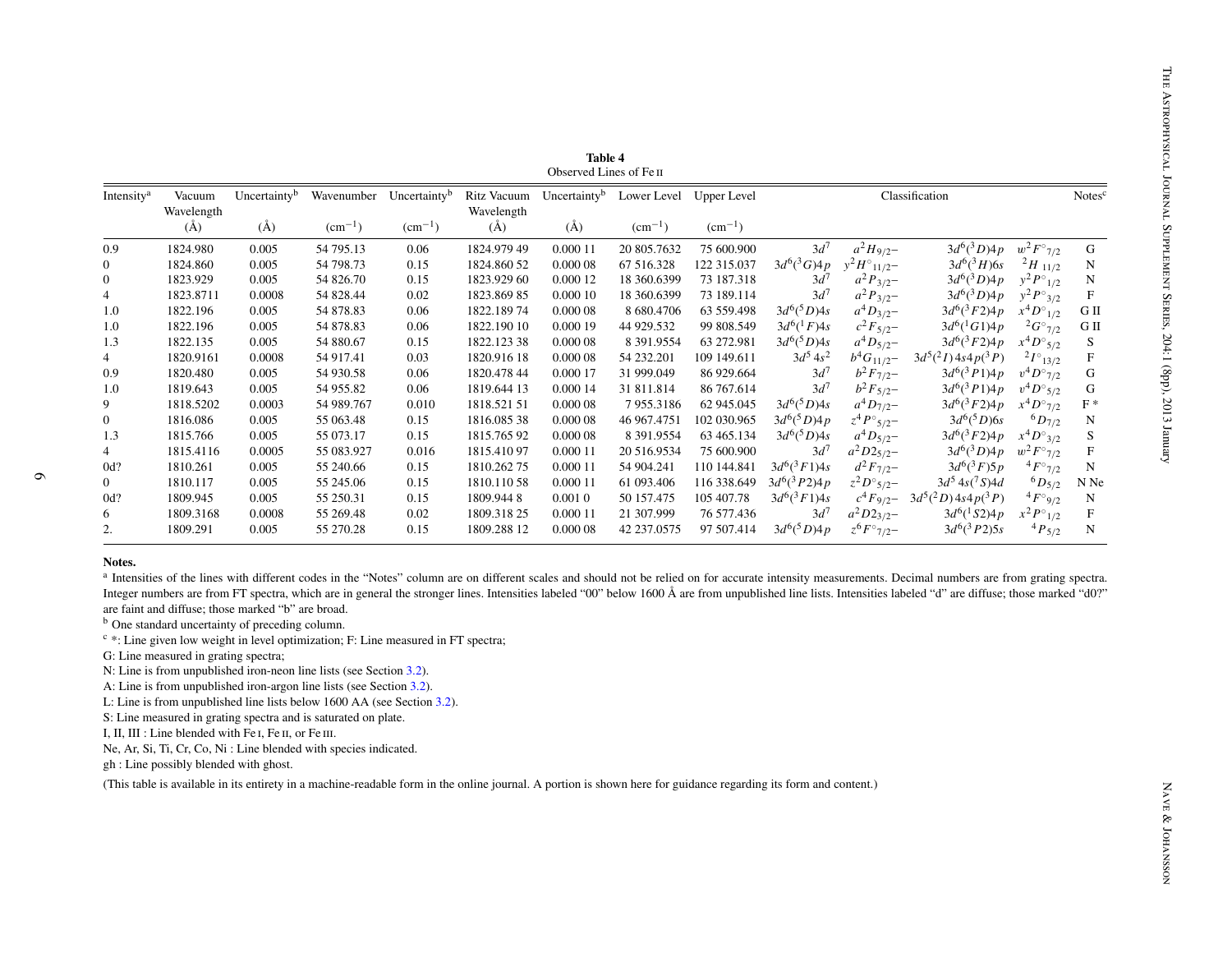<span id="page-6-0"></span>

**Figure 1.** Calculation of the ionization energy for Fe II from the  $3d^6(^5D)4f$ ,  $3d^6(^5D)5g$ , and  $3d^6(^5D)6h$  levels. The intercept for each configuration is  $I E - \alpha R_{Fe} Z_c^2 \langle r^{-4} \rangle_{nl}.$ 

(A color version of this figure is available in the online journal.)

### 6. IONIZATION ENERGY

Johansson (1978) obtained an estimate of 130 563  $\pm$  10 cm<sup>-1</sup> for the ionization energy of Fe ii by using a two-parameter fit to the highest *J*-value levels of the lowest three  $3d^6(^5D)ns$ configurations and comparing the value to similar terms in other singly ionized iron-group elements. A better estimate can be obtained by using highly excited levels that are well described by the  $J_cK$  coupling scheme.

We have used the quadrupole-polarization model of Schoenfeld et al. [\(1995\)](#page-7-0) to obtain the ionization energy from the  $3d^6(^5D)4f$ ,  $3d^6(^5D)5g$ , and  $3d^6(^5D)6h$  levels. The outer electron in these levels is weakly bound to the core and the levels form five groups, separated by the fine structure intervals of the  $3d^{6.5}D$  term of Fe III. Within each group the levels form pairs and the energy of the center of gravity of the pairs,  $E(nI J_c K)$ , can be described by

$$
E(nI J_c K) = \text{IE} + E(J_c) - R_{\text{Fe}} Z_c^2 \left( 1/n^2 + \alpha \langle r^{-4} \rangle_{nl} - \frac{AB}{D} Q \langle r^{-3} \rangle_{nl} \right), \tag{1}
$$

where IE is the ionization energy,  $E(J_c)$  is the energy of the  $3d^{6}D_J$  level in Fe III,  $R_{Fe}$  is the Rydberg constant for Fe II (109 736.248 cm<sup>-1</sup>),  $Z_c$  is the effective charge of the core (2 for Fe II),  $\langle r^{-3} \rangle_{nl}$  and  $\langle r^{-4} \rangle_{nl}$  are hydrogenic radial expectation values in atomic units given by Equations (3) and (4) of Schoenfeld et al. [\(1995\)](#page-7-0), and *A*, *B*, and *D* are given by Equation (5) of Schoenfeld et al. [\(1995\)](#page-7-0). The dipole polarizability *α* of the core and its quadrupole moment *Q* in atomic units are obtained from the experimental energy levels. By plotting  $E(nlJ_c K) + R_{\text{Fe}} Z_c^2/n^2 - E(J_c)$  for each configuration against  $R_{\text{Fe}}Z_c^2(AB/D)(r^{-3})_{nl}$ , a straight line of slope *Q* and intercept IE –  $\alpha R_{Fe} Z_c^2 \langle r^{-4} \rangle_{nl}$  is obtained. This is shown in Figure 1. The ionization energy and  $\alpha$  can then be obtained by simultaneously solving the equations for the intercepts for pairs of configurations.

The values of *Q* obtained from the slopes in Figure 1 are  $0.99 \pm 0.08$  *ea*<sup>2</sup> (where *e* is the elementary charge and *a<sub>o</sub>* the

Bohr radius) for the  $3d^6(^5D)4f$  levels,  $1.05 \pm 0.02$  *ea*<sup>2</sup> for the  $3d^6(^5D)5g$  levels, and  $1.098 \pm 0.008$  *ea*<sup>2</sup> for the  $3d^6(^5D)6h$ levels. By solving the two equations for the intercepts for the 4*f* and 5*g* levels, an ionization energy of 130 660  $\pm$  5 cm<sup>-1</sup> is obtained with  $\alpha = 17.0 \pm 0.3$ . For the 5*g* and 6*h* levels, the ionization energy obtained is 130 655.4  $\pm$  0.4 cm<sup>-1</sup> with  $\alpha = 15.0 \pm 0.2 \ a_o^3$ . The 4*f* levels are not well described by the quadrupole-polarization model as the centers of gravity of the pairs show a large scatter around a straightline as shown in Figure 1. We thus recommend the value 130 655.4  $\pm$  0.4 cm<sup>-1</sup> obtained from the 5*g* and 6*h* levels.

# 7. SUMMARY

Table [4](#page-5-0) contains 12,887 spectral lines from 13,653 transitions in Fe ii, over a factor of three more than the number of previously published lines in Fe ii. About 900 of these lines have alternate plausible identifications due to Fe i, Fe iii, Ne, Ar, or other Fe II transitions. These lines come from a total list of about 37,000 lines. Roughly 11,500 of the lines in this total list remain unidentified, and about 460 of these lines are present in the FT spectra with an S*/*N *>* 50. About half of these strong unidentified lines are in the infrared region and are probably due to highly excited levels in Fe i or Fe ii that have yet to be identified. The uncertainties of the strongest lines in Table [4](#page-5-0) vary from 0.0001 cm<sup>-1</sup> in the infrared to 0.001 cm<sup>-1</sup> in the ultraviolet, and are more than an order of magnitude lower than the best lines in Johansson (1978).

G. Nave thanks Craig J. Sansonetti for many invaluable discussions on wavelength calibration, spectral analysis, and on the best way to approach and present a project of this size. She also thanks Robert L. Kurucz and Alexander E. Kramida for their assistance in finding errors in the tables. James W. Brault, Richard C. M. Learner, Victor Kaufman, and Anne P. Thorne took or assisted with taking many of the spectra used in this paper. Some of these spectra are available in the National Solar Observatory digital Library (Hill & Suarez 2012). This work was partially supported by the National Aeronautics and Space Administration under the inter-agency agreement NNH10AH38I.

### REFERENCES

- Adam, J., Baschek, B., Johansson, S., Nilsson, A. E., & Brage, T. 1987, [ApJ,](http://dx.doi.org/10.1086/164878) [312, 337](http://adsabs.harvard.edu/abs/1987ApJ...312..337A)
- Aldenius, M. 2009, [PhST,](http://dx.doi.org/10.1088/0031-8949/2009/T134/014008) [134, 014008](http://adsabs.harvard.edu/abs/2009PhST..134a4008A)
- Aldenius, M., Johansson, S. G., & Murphy, M. T. 2006, [MNRAS,](http://dx.doi.org/10.1111/j.1365-2966.2006.10491.x) [370, 444](http://adsabs.harvard.edu/abs/2006MNRAS.370..444A)
- Batteiger, V., Knünz, S., Herrmann, M., et al. 2009, [PhRvA,](http://dx.doi.org/10.1103/PhysRevA.80.022503) [80, 022503](http://adsabs.harvard.edu/abs/2009PhRvA..80b2503B)
- Biémont, E., Johansson, S., & Palmeri, P. 1997, *PhysS*, [55, 559](http://adsabs.harvard.edu/abs/1997PhyS...55..559B)
- Brandt, J. C., Heap, S. R., Beaver, E. A., et al. 1999, [AJ,](http://dx.doi.org/10.1086/300753) [117, 1505](http://adsabs.harvard.edu/abs/1999AJ....117.1505B)
- Brault, J. W., & Abrams, M. C. 1989, Fourier Transform Spectroscopy: New Methods and Applications (1989 OSA Technical Digest Series, Vol. 6; Santa Fe, NM: Optical Society of America), 110
- Castelli, F., & Kurucz, R. L. 2010, [A&A,](http://dx.doi.org/10.1051/0004-6361/201015126) [520, A57](http://adsabs.harvard.edu/abs/2010A&A...520A..57C)
- Castelli, F., Kurucz, R. L., & Hubrig, S. 2009, [A&A,](http://dx.doi.org/10.1051/0004-6361/200912518) [508, 401](http://adsabs.harvard.edu/abs/2009A&A...508..401C)
- Davis, S. P., Abrams, M. C., & Brault, J. W. 2001, Fourier Transform Spectrometry (San Diego, CA: Academic Press)
- Dupree, A. K., Lobel, A., Young, P. R., et al. 2005, [ApJ,](http://dx.doi.org/10.1086/428111) [622, 629](http://adsabs.harvard.edu/abs/2005ApJ...622..629D)
- Hamann, F., & Ferland, G. 1999, [ARA&A,](http://dx.doi.org/10.1146/annurev.astro.37.1.487) [37, 487](http://adsabs.harvard.edu/abs/1999ARA&A..37..487H)
- Hannemann, S., Salumbides, E. J., Witte, S., et al. 2006, [PhRvA,](http://dx.doi.org/10.1103/PhysRevA.74.012505) [74, 012505](http://adsabs.harvard.edu/abs/2006PhRvA..74a2505H)
- Hill, F., & Suarez, I. 2012, National Solar Observatory Digital Library, <http://diglib.nso.edu>
- Johansson, S. 1978, [PhS,](http://dx.doi.org/10.1088/0031-8949/18/4/004) [18, 217](http://adsabs.harvard.edu/abs/1978PhyS...18..217J)
- Johansson, S. 2009, [PhST,](http://dx.doi.org/10.1088/0031-8949/2009/T134/014013) [134, 014013](http://adsabs.harvard.edu/abs/2009PhST..134a4013J)
- Johansson, S., & Baschek, B. 1988, [NIMPB,](http://dx.doi.org/10.1016/0168-583X(88)90420-X) [31, 222](http://adsabs.harvard.edu/abs/1988NIMPB..31..222J)